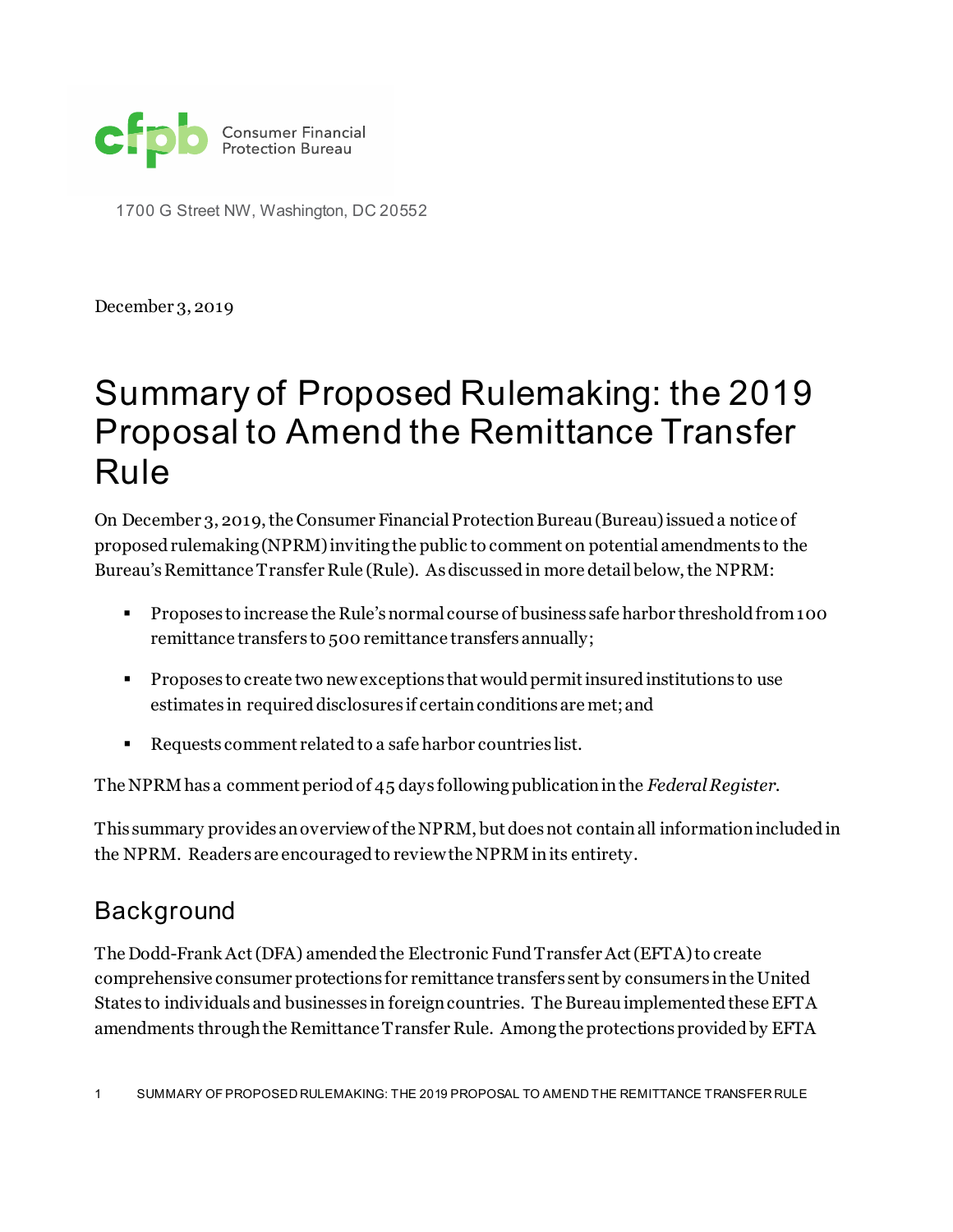and the Rule is a requirementthat remittance transfer providers generally must disclose (both prior to and at the time the consumer pays for the transfer) the exact exchange rate that applies to a remittance transfer and the amount to be received by the recipient of the transfer. The Rule also requires remittance transfer providers to disclose certain fees and other information.

A person that provides remittance transfers in the normal course of its business is a remittance transfer provider subject to the Rule's requirements. Generally, whether a person provides remittance transfers in the normal course of its business depends on the facts and circumstances, such as the number and frequency of the remittance transfers the person provides. However, the Rule contains a safe harbor whereby a person that provides 100 or fewer remittance transfers in each of the previous and current calendar years isdeemed not to be providing remittance transfers in the normal course of its business, and therefore is outside of the Rule's coverage.

EFTA and the Rule also contain exceptions that permit some remittance transfer providers to estimate certain information in the required disclosures in certain circumstances. Two of these exceptions are relevant to the NPRM.

First, there is a "temporary exception" that permits certain insured institutions to estimate certain fees and the exchange rate (and information that depends on the fees and exchange rate) in their disclosures if certain conditions are met. Importantly, EFTA section 919 expressly limits the length of the temporary exception to July 21, 2020. As a result, the temporary exception will expire on July 21, 2020 unless Congress changes the law.

Second, there is an existingpermanent exception that permits a remittance transfer provider to estimate the exchange rate and certain amounts in disclosures required by the Rule for transfers to certain countries. This exception applies if:

- 1. The laws of the recipient country do not allowdeterminationof the exact amounts to be disclosed(law prong); or
- 2. The method by which transactions are made in the recipient country does not permit a remittance transfer provider to determine the exact amounts that must be disclosed (method prong).

The Bureau has publisheda safe harbor countries list related to this exception. If a remittance transfer provider is sending a remittance transfer to a country on the list, it can estimate the amount to be received by the recipient, the applicable exchange rate, and the amounts of certain fees, unless the remittance provider has information that it is possible to determine the exact amount to be disclosed. The Rule permits a provider to make its own determination that the laws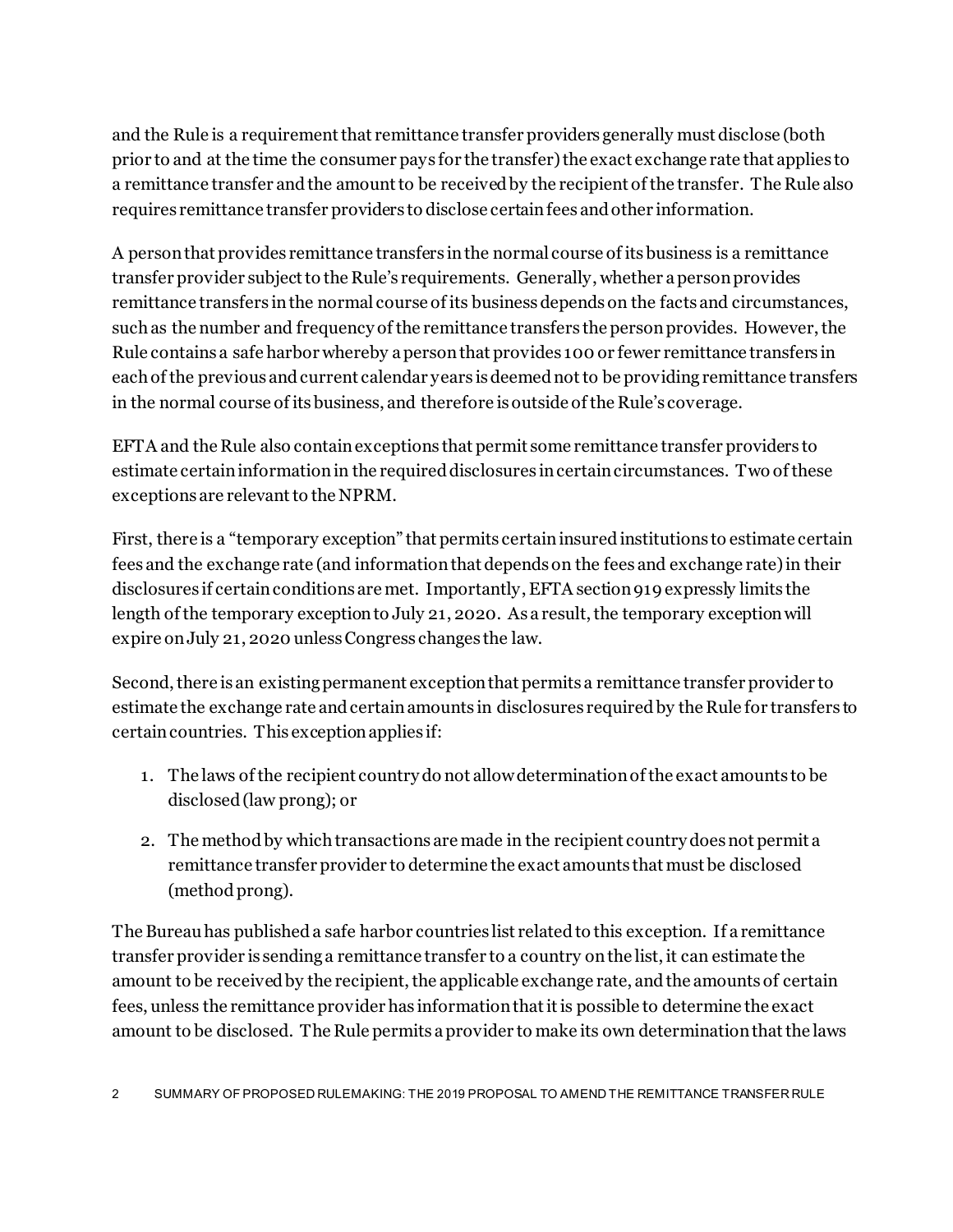of other recipient countries not on the list, or the method of sending transfers to such countries, do not permit a determination of exact amounts. Unlike the temporary exception, this exception does not have an expiration date, and all remittance transfer providers (not just certain insured institutions) are permitted to use it if the conditions are met.

## Proposed increase to the safe harbor threshold

Currently, if a person provided 100 or fewer remittance transfers in the previous calendar year and provides 100 or fewer remittance transfers in the current calendar year, that person is not consideredto be providing remittance transfers in the normal course of business and is not a remittance transfer provider under the Rule. The NPRM proposes to increase the safe harbor threshold to 500 remittance transfers so that a person would not be considereda remittance transfer provider under the Rule if the person provided 500 or fewer remittance transfers in the previous calendar year and provides 500 or fewer remittance transfers in the current calendar year.

### Proposed new exceptions to permit insured institutions to use estimates

The NPRM proposes two new exceptions that would permit financial institutions that are insured institutionsunder the Rule to use estimates of covered third-party fees and exchange rates (and information that depends on the fees and exchange rates) in disclosures if certain conditions are satisfied.

First, the NPRM proposes anew exception that would permit insured institutions in certain circumstances to disclose estimatedcovered third-party fees (andestimate other information that depend on those fees) with respect to a particular remittance transfer to a designated recipient's institution if:

- 1. The insuredinstitution made 500 or fewer transfers to the designated recipient's institutionin the prior calendar year; and
- 2. The insured institutioncannot determine the exact amount of the covered third-party fees that will be imposed on that particular transfer at the time the disclosures must be given.

The NPRM explains an insured institution cannot determine the exact amount of covered thirdparty fees when certain conditions detailed in the NPRM are met.